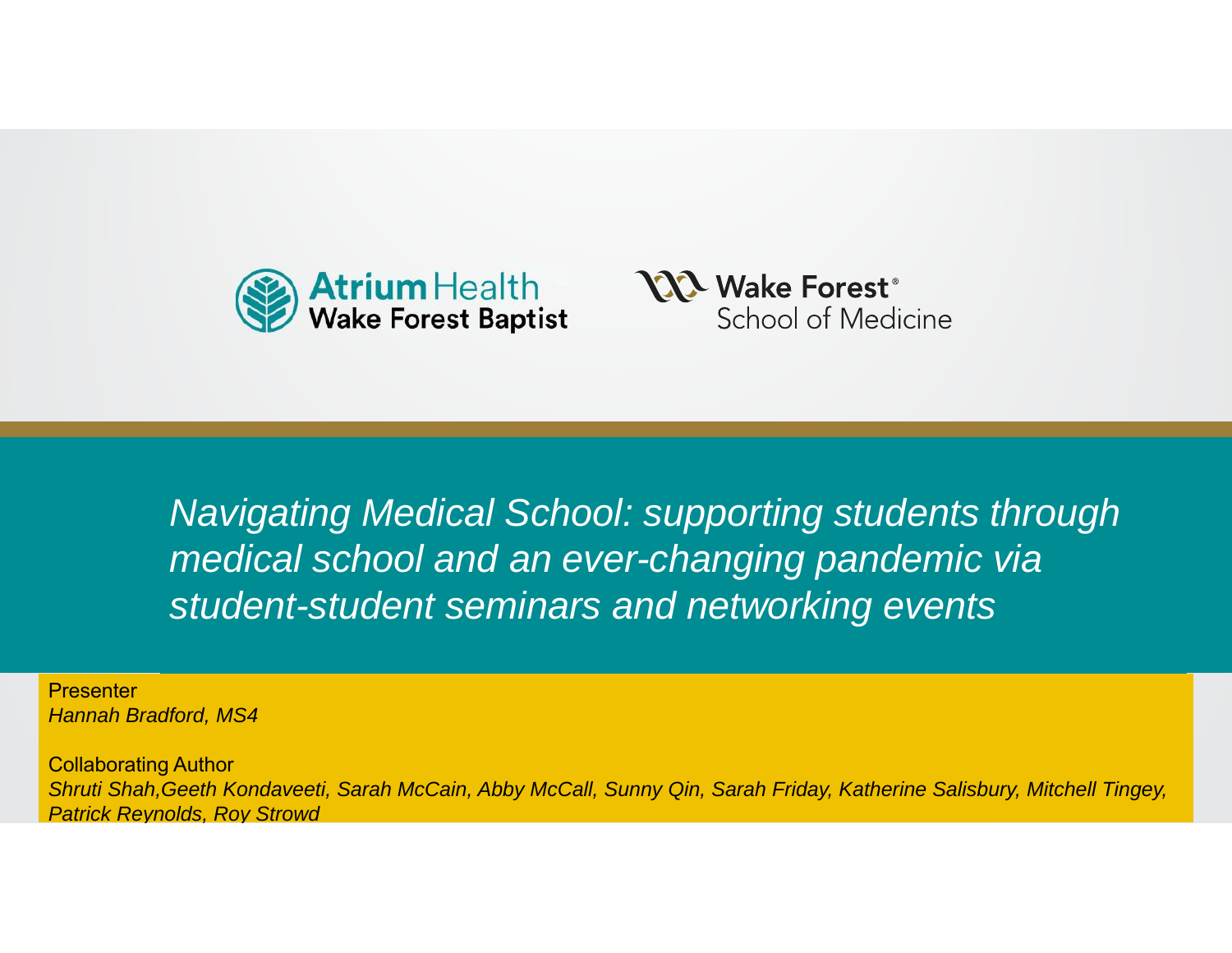# Problem Statement

• *Problem Statement:* To evaluate the feasibility of the newly implemented hybrid program that includes both virtual and inperson student-student seminars and networking events and explore the impact on student navigation during critical time points in medical school



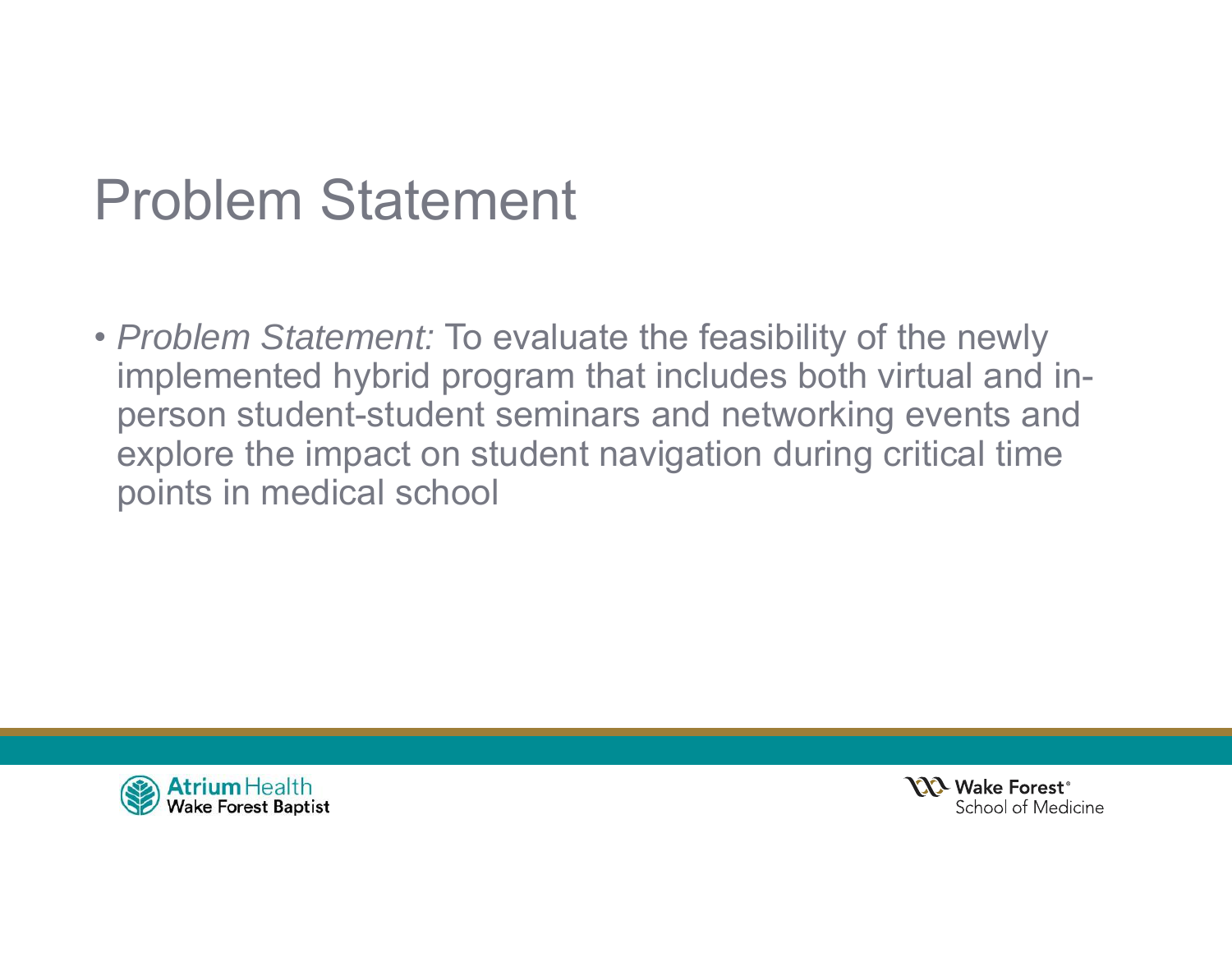# Study Design

• *Study Design: To evaluate the feasibility of the new hybrid method, attendance was taken at each event and 4 question surveys (5-point Likert scale) were distributed to attendees. Each survey consists of one question specific to the event and three questions about organization, utility in medical school, and open-ended feedback.*



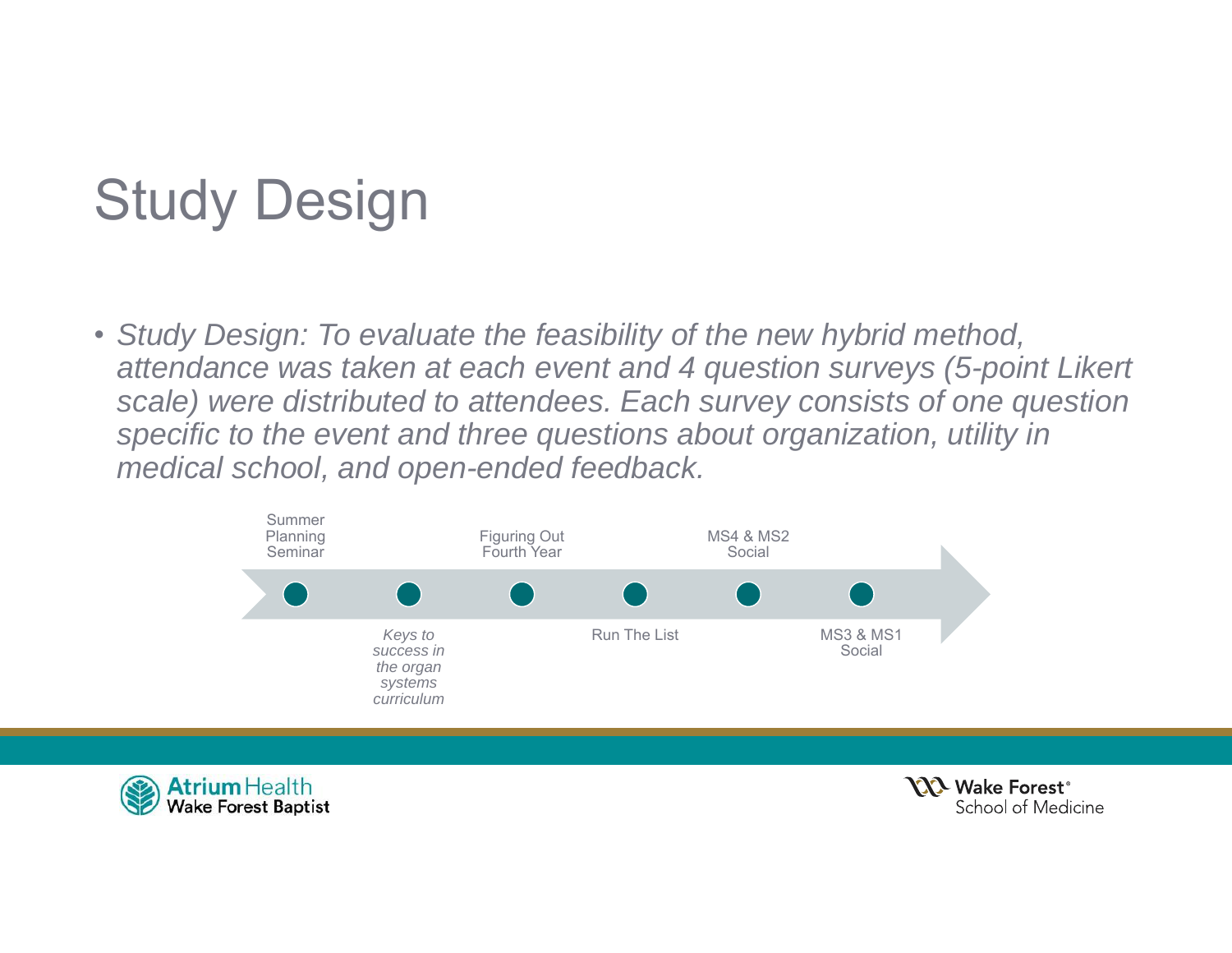## Evaluation Plan & Conclusion

- *Results: Average attendance at seminars was 16 students with qualitative feedback showing that students benefited from the experience and felt sessions were organized.*
- *Summary: Although responses to sessions were favorable, we need to find ways to increase attendance to benefit a greater population of students.*

| <b>Survey</b><br>Question |       | າ     | $\overline{3}$ | 4   | $\overline{\mathbf{5}}$ |
|---------------------------|-------|-------|----------------|-----|-------------------------|
| Information               | $0\%$ | $0\%$ | 25%            | 69% | $6\%$                   |
| Organization              | $0\%$ | $0\%$ | 9%             | 78% | 13%                     |
|                           | $0\%$ | $0\%$ | 25%            | 59% | 16%                     |



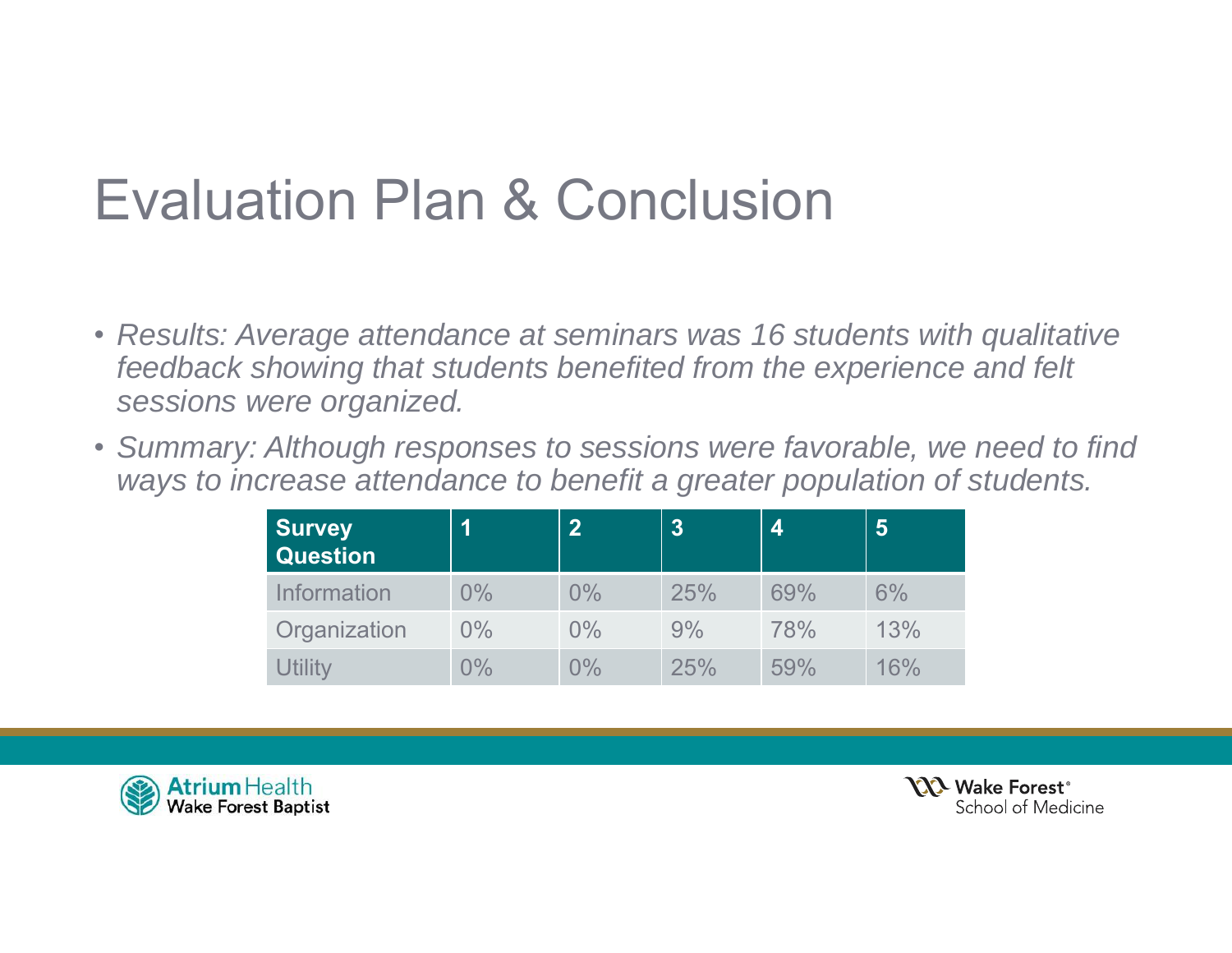# Questions for Discussion

- *We are trying to increase attendance at events, as clinicians/educators, what are some tools to increase attendance during a pandemic?*
- *At events with good attendance, we still struggle with responses to surveys, what type of survey delivery would increase student response rate?*